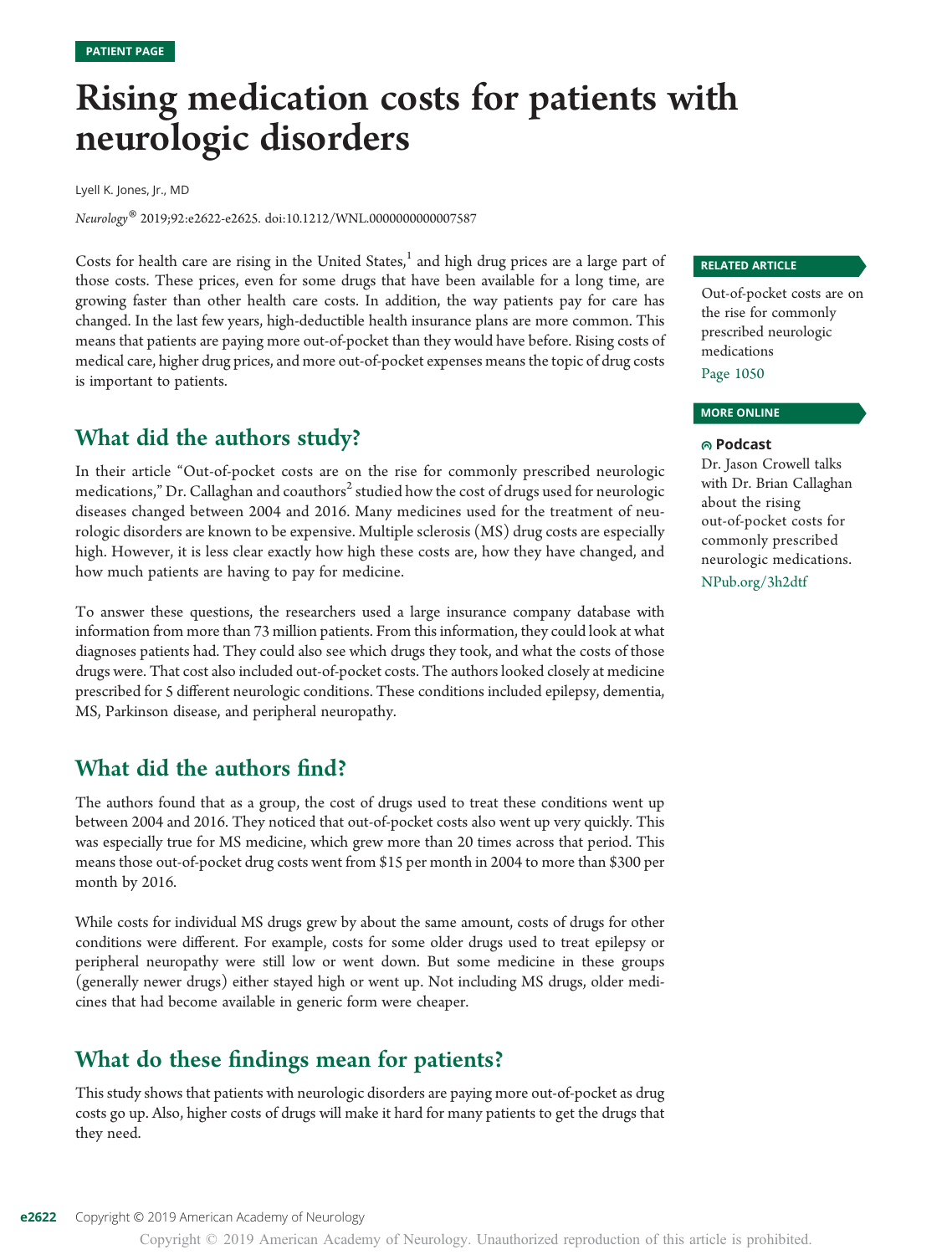This research points to the need to find ways to lower drug costs. It also brings to light the need for better tools to make neurologists aware of the cost of drugs when they prescribe them. Except for MS drugs, which were always expensive, lower cost options were often available. Cost information is often not available when doctors are making those decisions.

Coverage for many drugs will be different depending on the patient's insurance plan. It can be difficult to decide which of 2 equal medicine choices might be less costly for the patient. Insurance coverage will also need to change with increases in drug costs. High-deductible plans have been used as a tool so that patients have to shop for lower cost options. When all drug options are expensive, this means the patient will pay more out of pocket.

Having new drugs to treat neurologic disorders is wonderful news for patients. However, for patients to be able to get these medicines, better systems and tools are needed. This will allow patients to benefit from the treatments they need.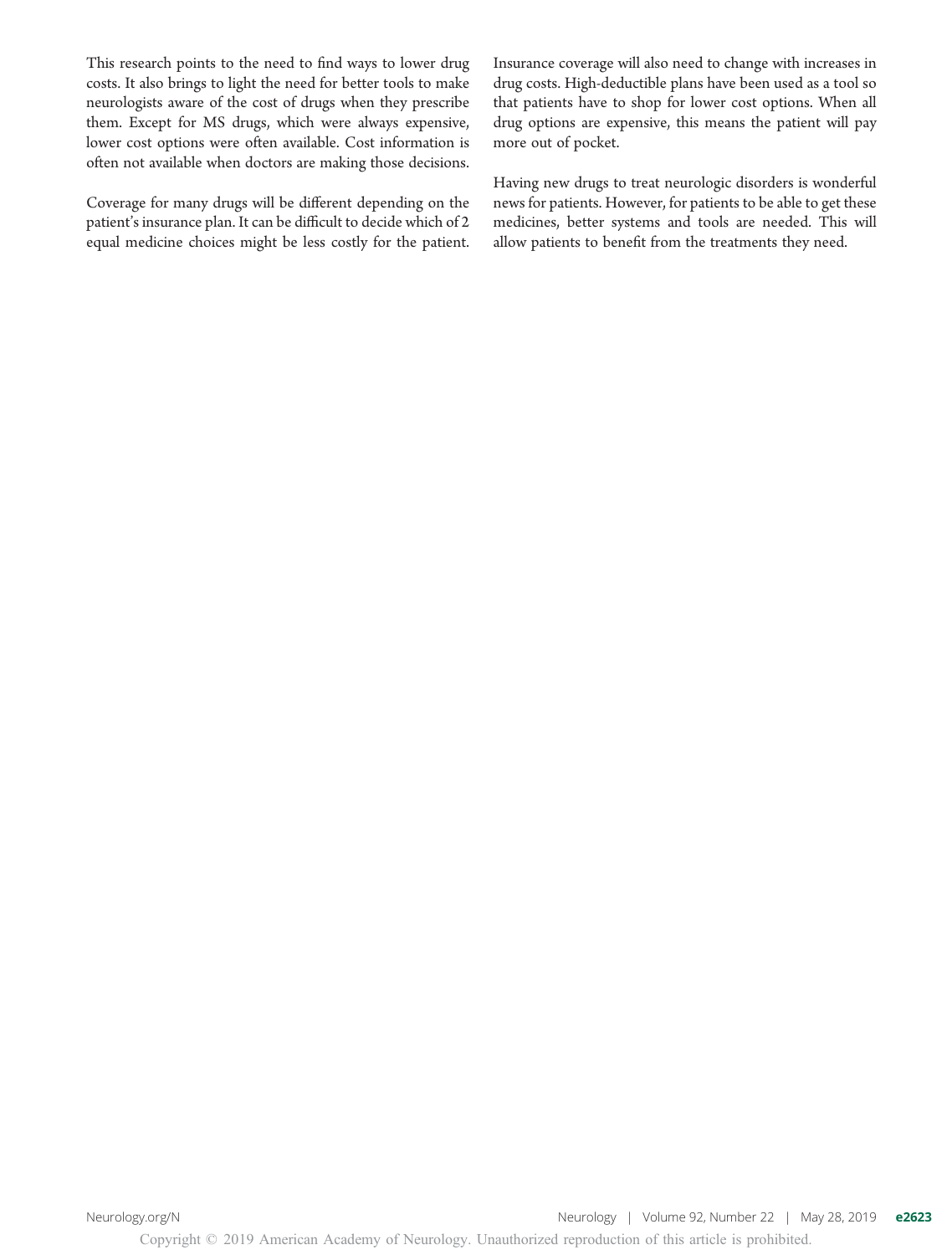# About medication costs

Lyell K. Jones, Jr, MD

Neurology® 2019;92:e2622-e2625. doi[:10.1212/WNL.0000000000007587](http://dx.doi.org/10.1212/WNL.0000000000007587)

In the United States, about 1 out of every 6 dollars is spent on health care. This totaled over \$3.5 trillion in 2017, the most recent year for which there is information.<sup>3</sup> These costs include payments to hospitals, doctors, other providers, insurance companies, device manufacturers, and drug makers. The cost of health care has grown faster than other parts of the economy and is a challenge.

Among the costs contributing to the cost of health care, medicine costs have grown quickly. This is a concern for patients with neurologic disorders, for many reasons. First, diseases of the nervous system are common. More than 1 in 6 people experience a neurologic disorder at some time in their lives. More than 1 in 3 people are affected either themselves or as a caregiver for a loved one. Also, many with these disorders need long-term treatments, including continued medication. Finally, many of the medicines used to treat these conditions are known as complex biologics—in other words, medicine that are difficult to make.

These and other factors have led to some surprising and often troubling trends in neurologic medicine prices. Rather than decreasing over time, some medicines have become more expensive even though newer drugs are available. For example, Copaxone has been available for the treatment of MS for many years. The cost for this drug went from just over \$3,000 per month in 2010 to more than  $$5,600$  per month in 2015.<sup>4</sup> This is despite competition from several newly approved MS drugs. Medicare is the federal insurance program for older or disabled patients. In 2013, Medicare spent more on one drug, Namenda, than it did on every payment to every neurologist in the country that year.<sup>5</sup> Medicare paid \$1.5 billion for Namenda that year.

Some newer drugs for neurologic disorders represent remarkable advances in treatment but come at extraordinary costs. Nusinersen, a new treatment for a progressive childhood neuromuscular disorder known as spinal muscular atrophy, costs \$750,000 for the first year of treatment and \$375,000 annually thereafter.<sup>6</sup> Many new medicines and cell-based therapies for neurologic disorders are coming, many of which will be expensive.

To manage costs of medicine and ensure patients with neurologic disorders have access to the treatments they need, our system's approach to drug costs will have to change. A number of policies have been proposed, summarized in a Position Statement from the American Academy of Neurology.<sup>7</sup>

Currently, Medicare is not allowed to negotiate with drug manufacturers. Allowing them to talk with drug makers for better prices could lower prices for patients. Medicare could be very powerful as it is the largest medicine coverage provider in the United States through its Part D program.

Permitting reimportation of medicine to the United States from countries where drug prices are much lower would lower costs to the system and to patients. Drug makers, insurance companies, and pharmaceutical benefits managers could work together to reduce waste and ensure that cost savings are passed on to patients in need.

New therapies are an exciting development for the specialty of neurology. Developing better solutions to manage drug costs will be necessary to ensure patients have access to the treatments they need.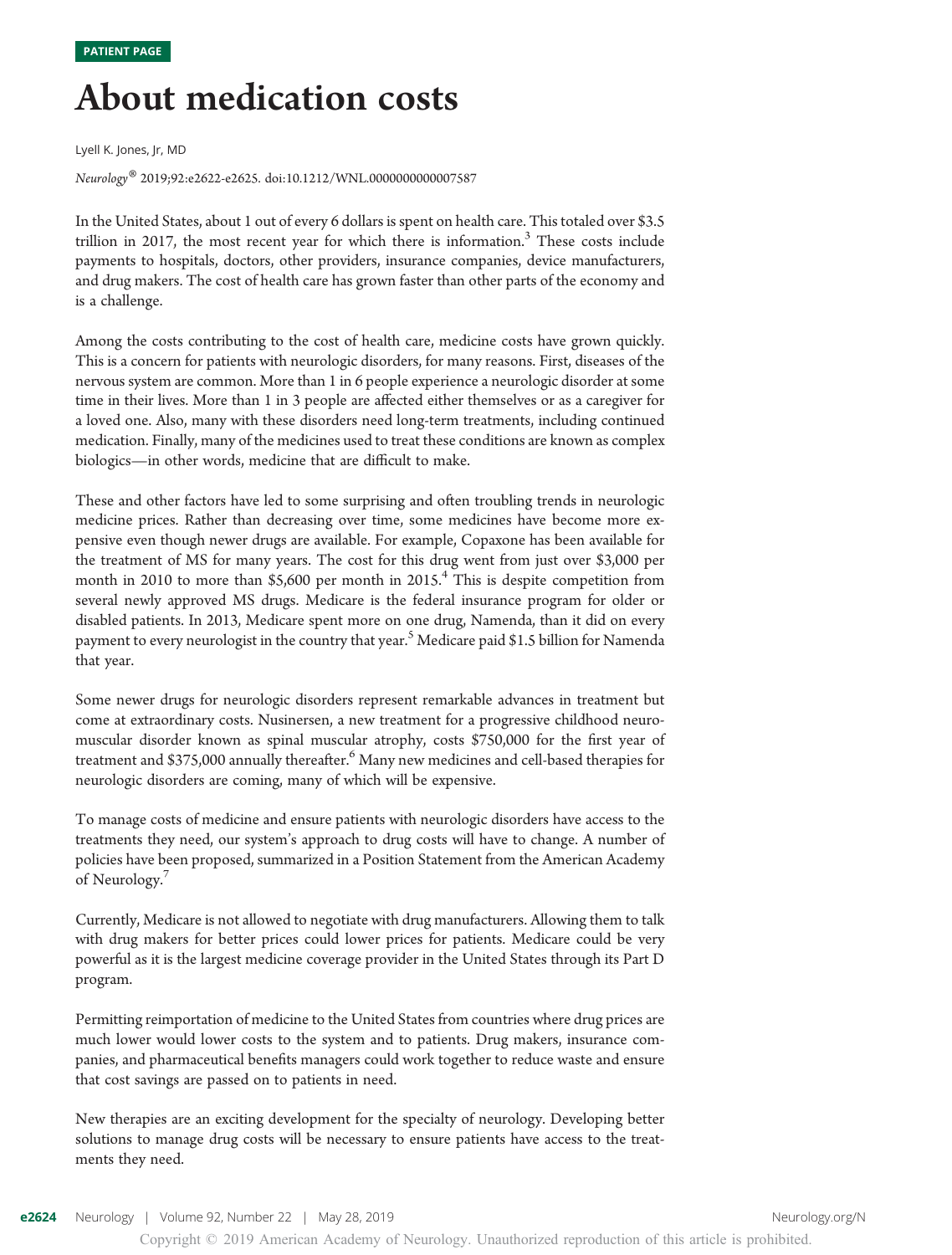## Additional resources

### Brain & Life

[brainandlife.org/](https://www.brainandlife.org/)

### Acknowledgment

The author thanks Katherine Jones for critical review of this article.

## **References**<br>1. Centers for Me

1. Centers for Medicare and Medicaid Services. National Healthcare Expenditure Project. Baltimore: Centers for Medicare and Medicaid Services; 2018.

- 2. Callaghan B, Reynolds E, Banerjee M, et al. Out-of-pocket costs are on the rise for commonly prescribed neurologic medication. Neurology 2019;92:e2604–e2613.
- 3. Centers for Medicare and Medicaid Services. Available at: [cms.gov/research-statistics-](https://www.cms.gov/research-statistics-data-and-systems/statistics-trends-and-reports/nationalhealthexpenddata/nhe-fact-sheet.html) $\label{thm:ad} data\mbox{-}and\mbox{-}systems/statistics\mbox{-}tends\mbox{-}and\mbox{-}reports/nationalheal theoryend data/nhe\mbox{-}fact\mbox{-}fact$ [sheet.html.](https://www.cms.gov/research-statistics-data-and-systems/statistics-trends-and-reports/nationalhealthexpenddata/nhe-fact-sheet.html) Accessed March 29, 2019.
- 4. Office of the Inspector General. High-price drugs are increasing federal payments for Medicare Part D catastrophic coverage. Available at: [oig.hhs.gov/oei/reports/oei-02-](https://oig.hhs.gov/oei/reports/oei-02-16-00270.pdf) [16-00270.pdf](https://oig.hhs.gov/oei/reports/oei-02-16-00270.pdf). Accessed March 18, 2019.
- 5. Jones LK Jr, Nuwer MR. Measuring the value of neurology. Neurology 2016;86: 320–321.
- 6. Thomas K. Costly drug for fatal muscular disease wins F.D.A. approval. New York Times. December 30, 2016. Available at: [nytimes.com/2016/12/30/business/spin](https://www.nytimes.com/2016/12/30/business/spinraza-price.html)[raza-price.html.](https://www.nytimes.com/2016/12/30/business/spinraza-price.html) Accessed February 3, 2017.
- 7. American Academy of Neurology. Position Statement: Prescription Drug Prices. Available at: [aan.com/siteassets/home-page/policy-and-guidelines/policy/position](http://www.aan.com/siteassets/home-page/policy-and-guidelines/policy/position-statements/18_prescriptionpricesps_v304.pdf)[statements/18\\_prescriptionpricesps\\_v304.pdf.](http://www.aan.com/siteassets/home-page/policy-and-guidelines/policy/position-statements/18_prescriptionpricesps_v304.pdf) Accessed March 18, 2019.